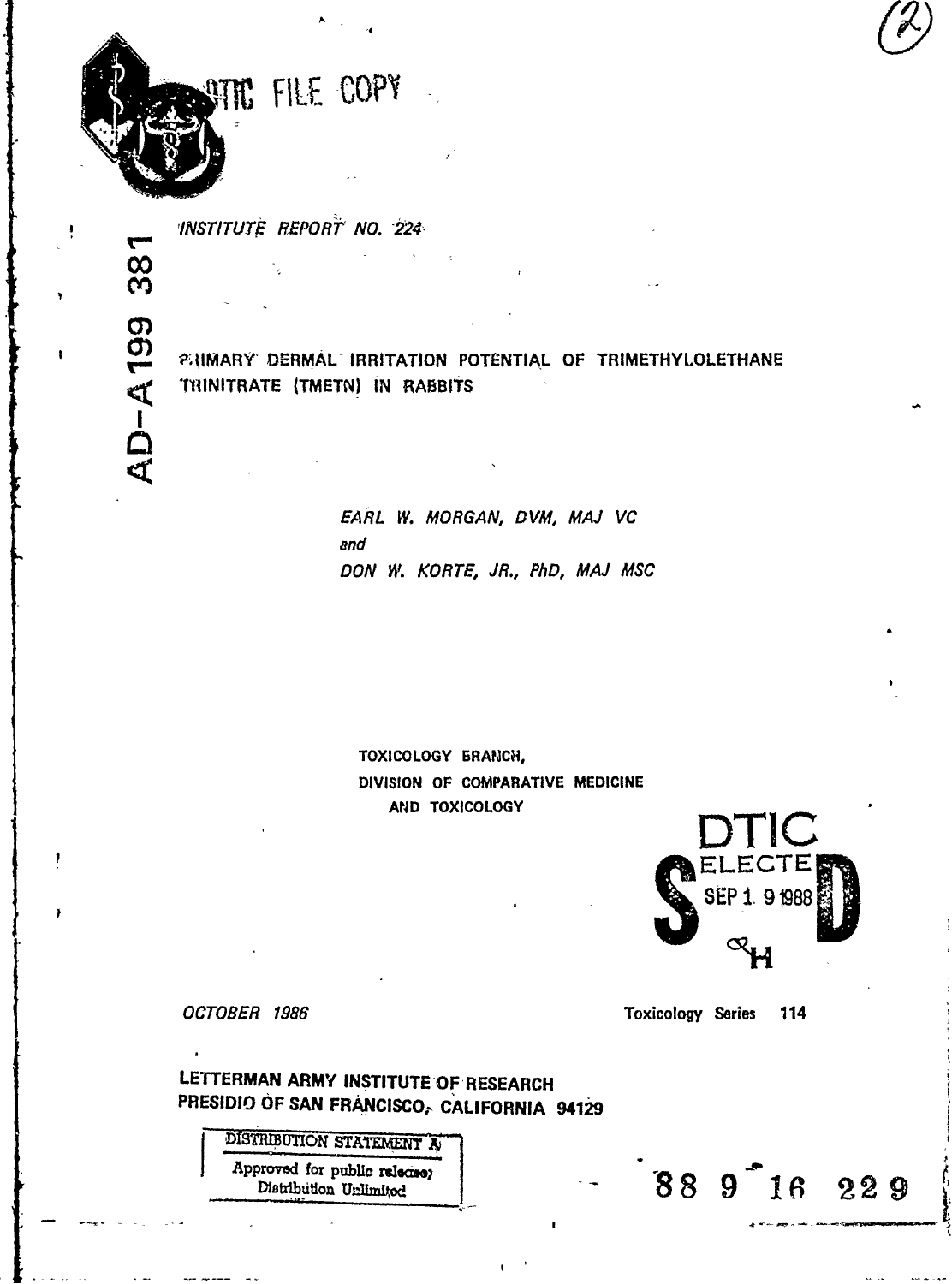## Primary Dermal Irritation Potential of Trimethylolethane Trinitrate **(TMETN),** (Toxicology Series 114)--Mbrgan and Korte

Reproduction of this document in whoie or in part is prohibited cxccptwith the permission **of** the Commander, Lcttcrman Army Institute of Rcsearch, Presidio ofSza-Francisco, California 94129. Itowever, tie Defense Tcchnical Information Center is authorized to reproduce the document for United States Government purposes.

Destroy this report when it is no longer needed. Do not return it to the originator.

Citation of trade names it this report does not constitute an official endorsement or approval of the **use** of such **Imnes.**

> This material has been reviewed **by** Lc:tcrman Army Institute of Research and there is no objection to its presentation and/ or publication. The opinions or assertions contained herein are the private views of the author(s) and are not to be construcd as official or as reflecting the views of the Dcpartmcnt of~the Army or-the Department of Defense. (AR **3605)**

15 Oct 1986 *(Signature and date)* 

This document has been approved for public release and sale; its distribution is unlimited.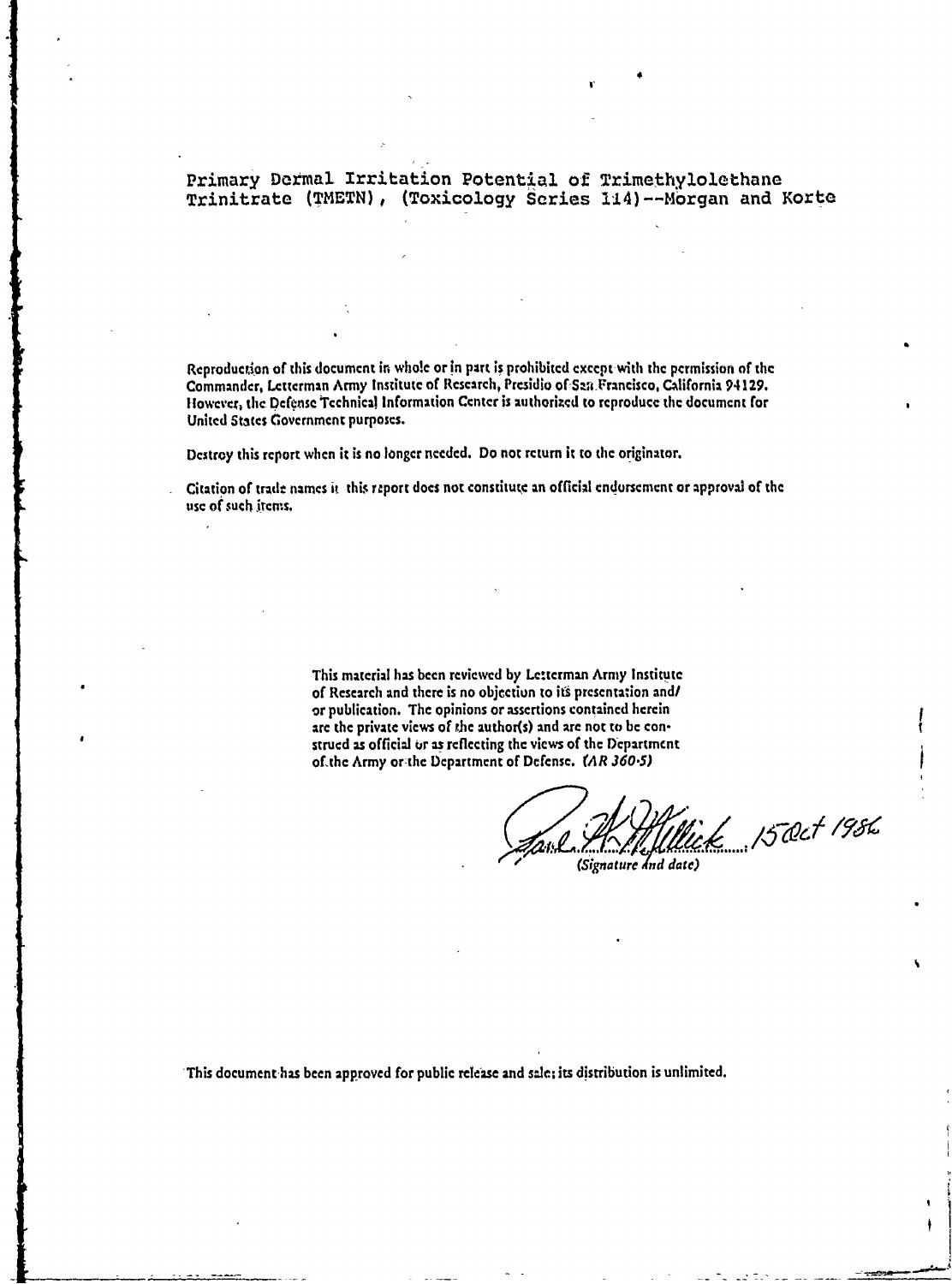UNCLASSIFIED

SECURITY CLASSIFICATION OF THIS PACE (When Data Entered)

| · REPORT DOCUMENTATION PAGE                                                                                                                                                                                                                                                                                                                                                                                                                                                                                                               |                       | <b>READ INSTRUCTIONS</b><br>BEFORE COMPLETING FORM                                              |
|-------------------------------------------------------------------------------------------------------------------------------------------------------------------------------------------------------------------------------------------------------------------------------------------------------------------------------------------------------------------------------------------------------------------------------------------------------------------------------------------------------------------------------------------|-----------------------|-------------------------------------------------------------------------------------------------|
| <b>I. REPORT NUMBER</b><br>LAIR Institute Report No. 224                                                                                                                                                                                                                                                                                                                                                                                                                                                                                  | 2. GOVT ACCESSION NO. | <b>J. RECIPIENT'S CATALOG NUMBER</b>                                                            |
| 4. TIPLE (end Subilite) Irritation Potential of<br>Trimethylolethane Trinitrate (THETN) in Rabbits                                                                                                                                                                                                                                                                                                                                                                                                                                        |                       | 5 YYPE OF REPORT & PERIOD COVERED<br>Final<br>$24$ Oct - 13 Nov 84                              |
|                                                                                                                                                                                                                                                                                                                                                                                                                                                                                                                                           |                       | 6. PERFORNING ORG. REPORT NUMBER                                                                |
| 7. AUTHOR(s)<br>Earl W. Morgan, DVM, MAJ VC<br>Don W. Korte Jr., PhD, MAJ MSC                                                                                                                                                                                                                                                                                                                                                                                                                                                             |                       | <b>U. CONTRACT OR GRANT NUMBER(*)</b>                                                           |
| 9. PERFORMING ORGANIZATION NAME AND ADDRESS<br>Toxicology Branch, Div of Comp Med and Tox<br>Letterman Army Institute of Research<br>Presidio of San Francisco, CA 94129-6800                                                                                                                                                                                                                                                                                                                                                             |                       | 10. PROGRAM ELEMENT, PROJECT, TASK AREA & WORK UNIT NUMBERS<br>3E162720A835<br>WU 180; APC TL09 |
| <b>11. CONTROLLING OFFICE NAME AND ADDRESS</b><br>US Army Medical Research and Development Command<br>Fort Detrick, MD 21701-5010                                                                                                                                                                                                                                                                                                                                                                                                         |                       | 12. REPORT DATE<br>October 1986<br>13 HUMBER OF PAGES<br>17                                     |
| 14. HONITORING AGENCY NAME & ADDRESS(II dilletent from Controlling Office)<br>US Army Medical Bioengineering Research and<br>Development Laboratory                                                                                                                                                                                                                                                                                                                                                                                       |                       | IS SECURITY CLASS. (of this report)<br>UNCLASSIFIED                                             |
| Fort Detrick, MD 21701-5010                                                                                                                                                                                                                                                                                                                                                                                                                                                                                                               |                       | 154 DECLASSIFICATION COWNGRADING                                                                |
| 16. DISTRIBUTION STATCHENT (of this Report).                                                                                                                                                                                                                                                                                                                                                                                                                                                                                              |                       |                                                                                                 |
| THIS BOCUMENT HAS BEEN CLEARED FOR PUBLIC RELEASE AND SALE: ITS DISTRIBUTION<br>IS UNLIMITED.                                                                                                                                                                                                                                                                                                                                                                                                                                             |                       |                                                                                                 |
| (RiBUTION STATCHERT (of the electrant entered in Block 20, if different from Report)                                                                                                                                                                                                                                                                                                                                                                                                                                                      |                       |                                                                                                 |
| 18. SUPPLEMENTARY NOTES                                                                                                                                                                                                                                                                                                                                                                                                                                                                                                                   |                       |                                                                                                 |
|                                                                                                                                                                                                                                                                                                                                                                                                                                                                                                                                           |                       |                                                                                                 |
| 19. KEY WORDS (Continue on reverse side if necessary and identify by block number)                                                                                                                                                                                                                                                                                                                                                                                                                                                        |                       |                                                                                                 |
| Primary Dermal Irritation, Trimethylolethane Trinitrate, TMETN,<br>Mammalian Toxicology, Rabbit                                                                                                                                                                                                                                                                                                                                                                                                                                           |                       |                                                                                                 |
| 20. AUSTRACT (Continue on reverse side if necessary and identify by block number)                                                                                                                                                                                                                                                                                                                                                                                                                                                         |                       |                                                                                                 |
| The primary dermal irritation potential of trimethylolethane trinitrate (TNETN)<br>was determined in male and female New Zealand White rabbits using a modified<br>Draize method. The test compound was non-irritating. Very slight erythema was<br>observed in 2 rabbits by 1/2 hour after dosing and in 4 rabbits at 24 hours<br>after dosing. All rabbits had returned to normal by 48 hours after dosing.<br>Neither edema nor any other recognizable skin reaction was detected at any time<br>during the 14-day observation period. |                       |                                                                                                 |

 $\pmb{\ast}$  $\mathbf{I}$ 

 $DD_{1/100}$ <sub>27</sub> 1473

 $\ddot{\phantom{a}}$ 

UNCLASSIFIED<br>SECURITY CLASSIFICATION OF THIS PASE (When Data Entered)

s all our contraction and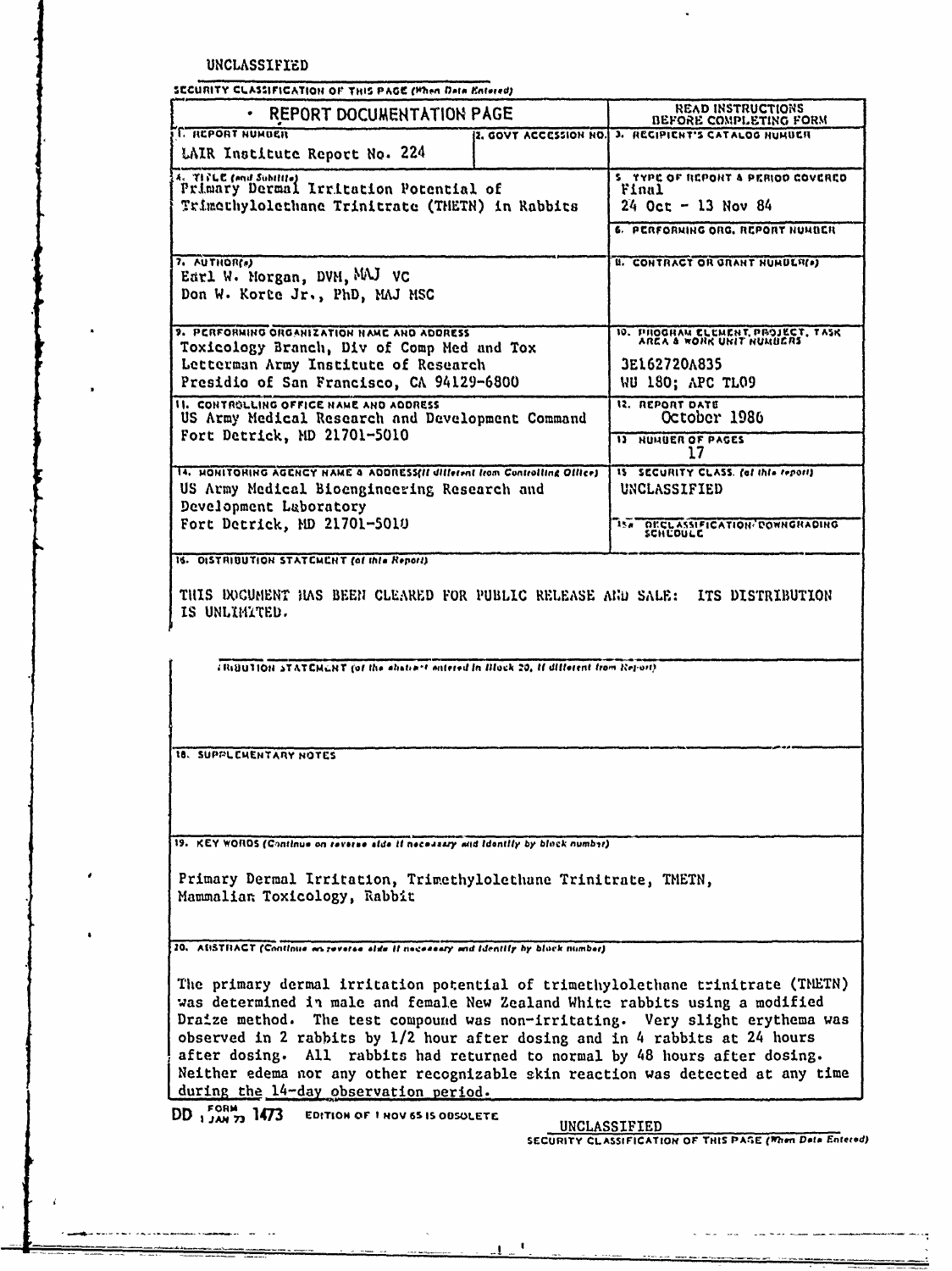## **ABSTRACT**

The primary dermal irritation potential of trimethylolethane trinitrate (TMETN) was determined in male and female New Zealand White rabbits using a modified Draize method. The test compound was nonirritating. Very slight erythema was observed in 2 rabbits by 1/2 hour wfter dosing and in 4 rabbits at 24 hours after dosing. All rabbits had returned to normal by 48 hours after dosing. Neither edema nor any other recognizable skin reaction was detected at any time during the 14 day observation period.

 $\mathbf i$ 

 $\pmb{\mathsf{f}}$ 

Key words: Primary Dermal Irritation, Trimethylolethane Trinitrate, TMETN, Mammalian Toxicology, Rabbit



|          | Acosssion For                       |   |
|----------|-------------------------------------|---|
|          | NTIS GRA&I                          | Ũ |
| DTIC TAB |                                     | П |
|          | Unamounced                          | ד |
|          | Justif.cation                       |   |
| Bv.      | Distribution/<br>Availability Codos |   |
|          | Avail and/or                        |   |
| nist     | Special                             |   |
|          |                                     |   |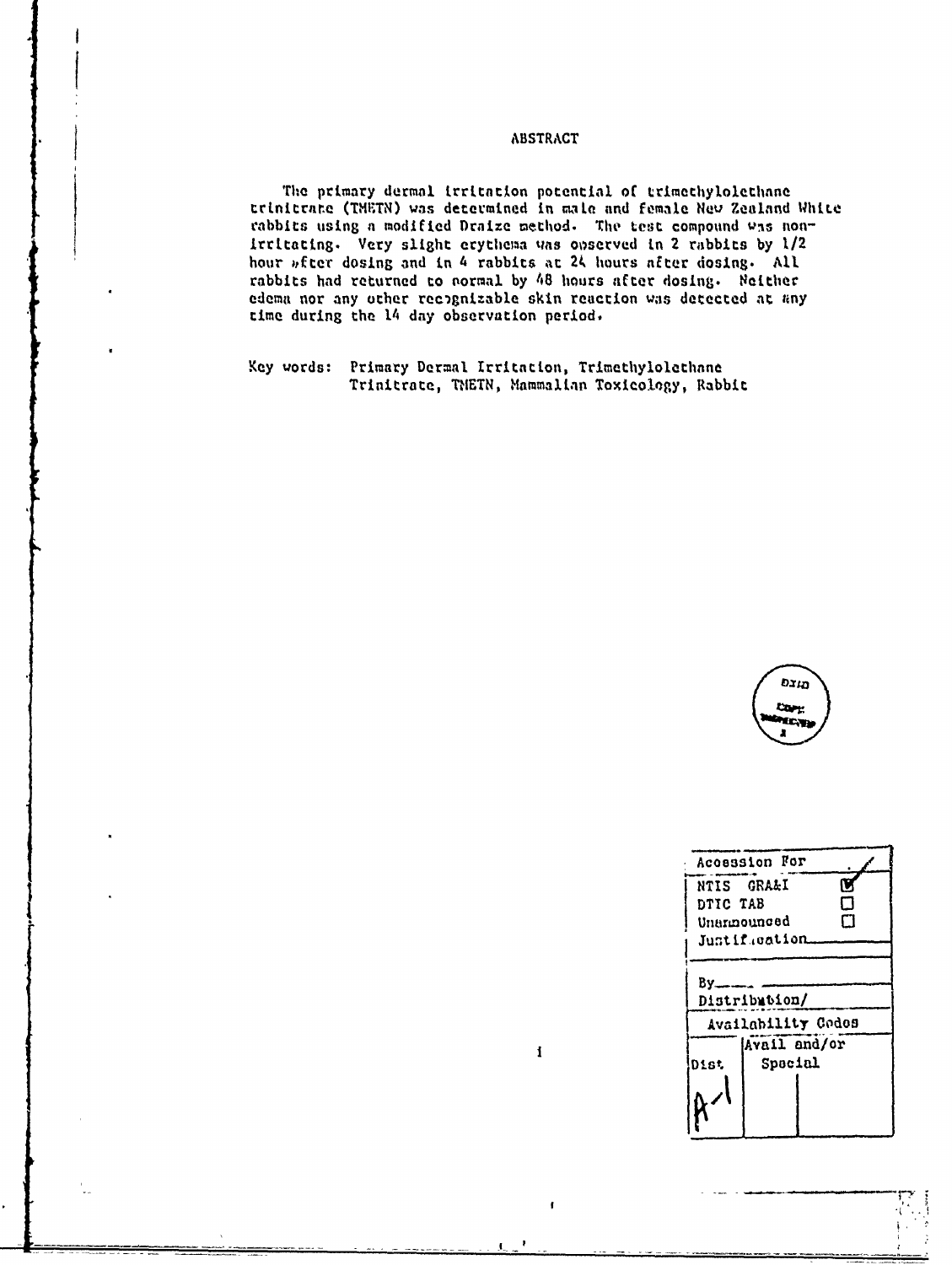#### PREFACE

TYPE REPORT: Primary Dermal Isritacion GLP Study Report

TESTING FACILITY: US Army Medical Research and Development Command Letterman Army Institute of Research Presidio of San Francisco, CA 94129-6800

SPONSOR: US Army Nedical Research and Development Command US Army Medical Bioengineering Research and Development Laboratory Fort Detrick, Maryland 21701-5010 Project Officer: Gunda Reddy, PhD

WORK UNIT: 3E162720A835 Toxicity Testing of Propellants WU 180; APC TLO9

GLP STUDY NUMBER: 84043

STUDY DIRECTOR: MAJ Don W. Korte Jr., PhD, MSC

- PRINCIPAL INVESTIGATOR: CPT Earl W. Morgan, DVM, VC Diplomate of American College of Veterinary Preventive Medicine
- REPORT AND DATA MANAGEMENT: A copy of the final report, study protocol, retired SOPs, raw data, analytical, stability, and purity data of the test compound, and an aliquot of the test compound will be retained in the LAIR Archives.

TEST SUBSTANCE: Trimethylolethane Trinitrate

INCLUSIVE STUDY DATES: 24 October - 13 November 1984

OBJECTIVE: The objective of this study was to determine the primary dermal irritation potential of Trimethylolethane Trinitrate in male and female New Zealand White rabbits.

111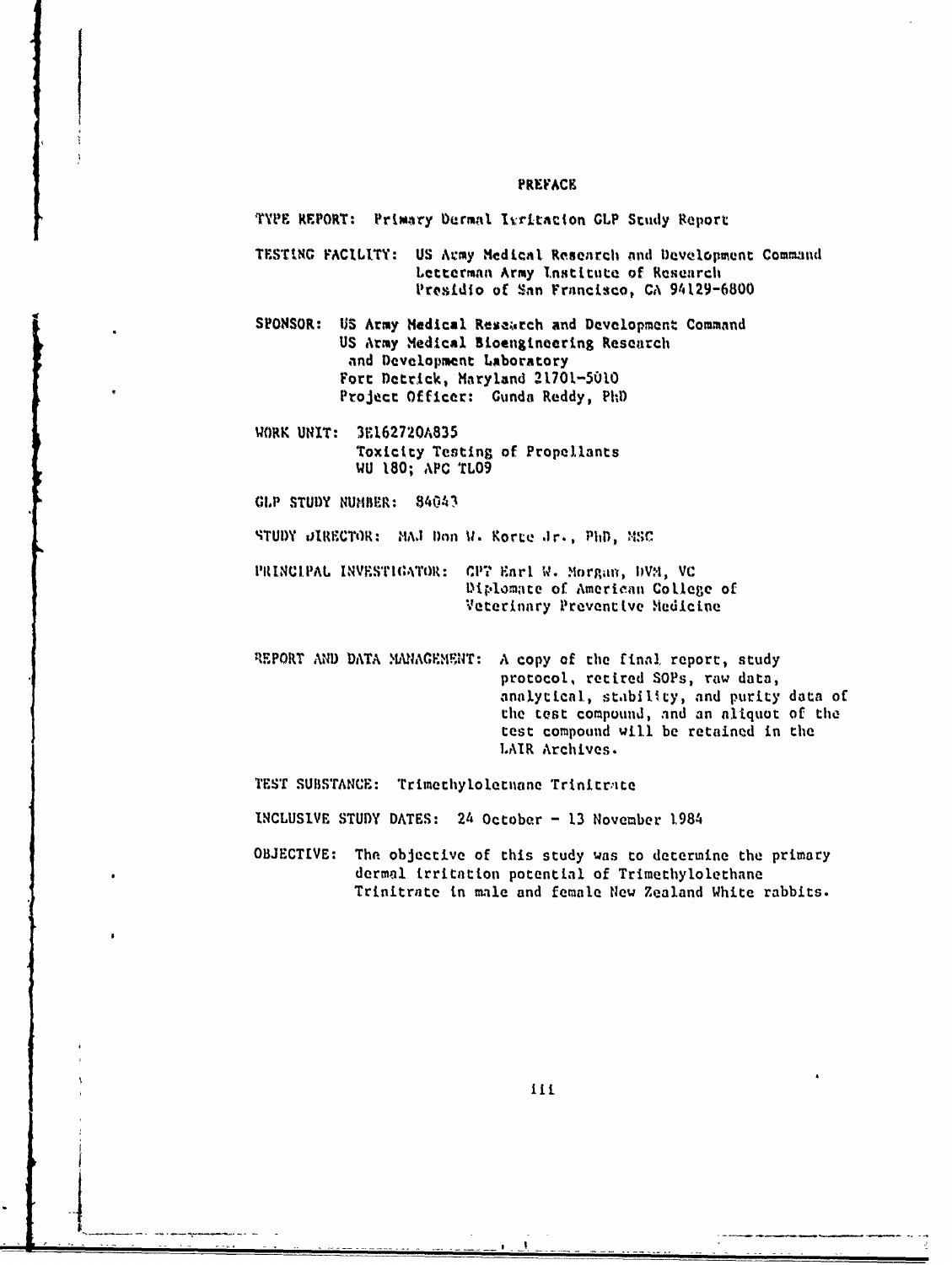## **ACKNOWLEDGMENT**

**SGT** Steven K. Sano, **B.S** and Yvonne **C.** Johnson, **SS,** assisted in the research; SP4 James **J.** Fisher, SP4 Scott **L.** Schwebe, and Charlotte Speckman provided care for the animals; and Callie B. Crosby, MA, and Brenda **V.** Goce, provided secretarial **assistance.**

医对称 医神经的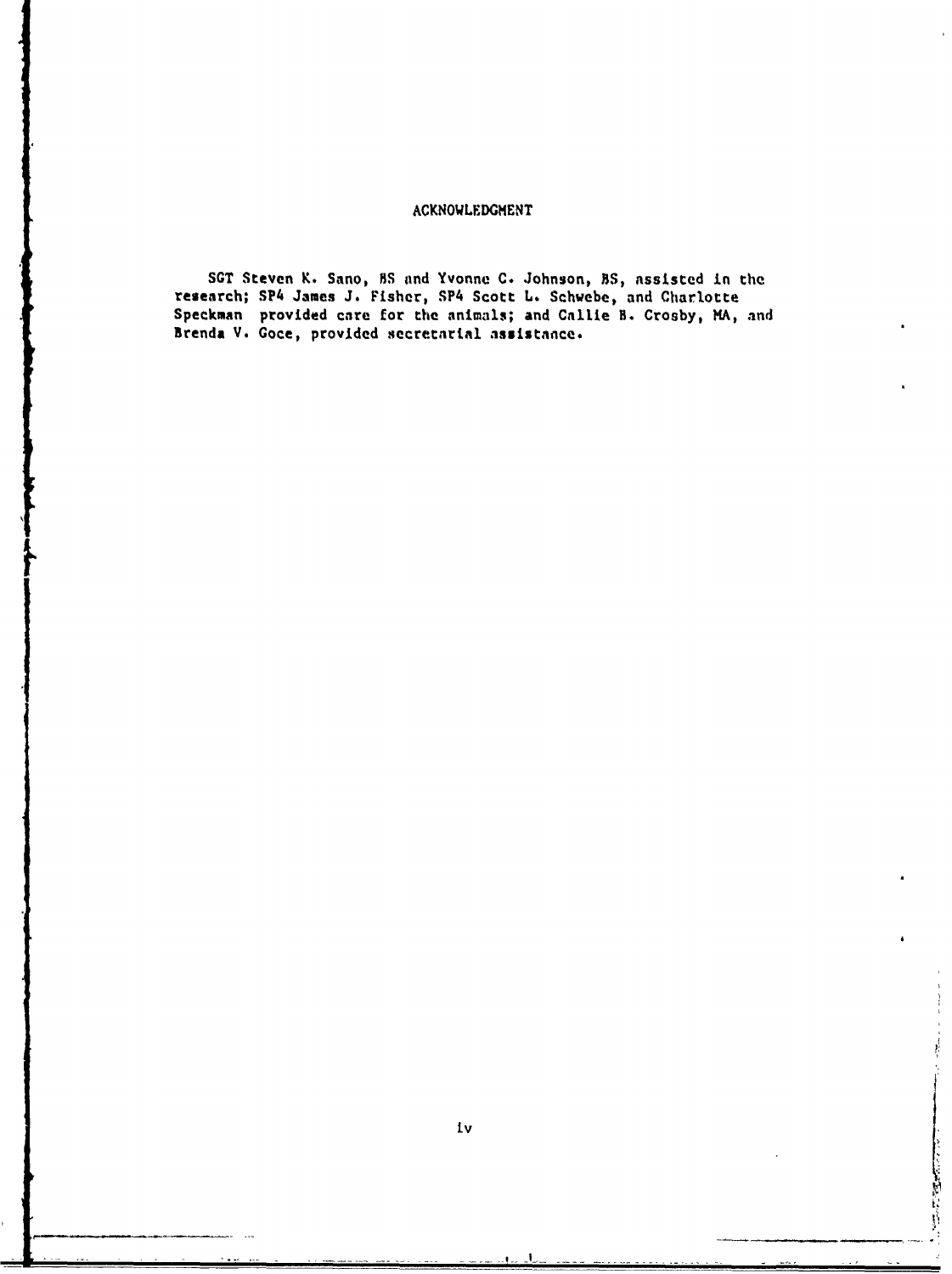**SIGNATURES** OF PRINCIPAL **SCIENTISTS AND KANAGERS NVOLVED IN TIlE STUDY**

We, the undersigned, declare that GLP Study 84043, was performed under our supervision, according to the procedures deccribed herein, and that this report is an accurate record of the results obtained.

 $7$ *may*  $s$ s

**DON W. KORTE JR., (PhD / DATE MAJ,** MS Study Divector

 $\mathcal{L}^{(1)}$  :

*#/*  $\omega_{\rm s}$  is EARL W. ORGAN, *DViW/* **DAT** CPT, **VC** \*/ Principal Investigntor

 $\mathbf{y} \in \mathbf{X}$  ,  $\mathbf{y}$  $\bullet$  $\hat{z}$  ,  $\mathbf{1}$   $\mathbf{1}$  $\sim$  3 CONRAD R. WHEELER, PhD */* DATE **DAC** Annlyticnl Chemist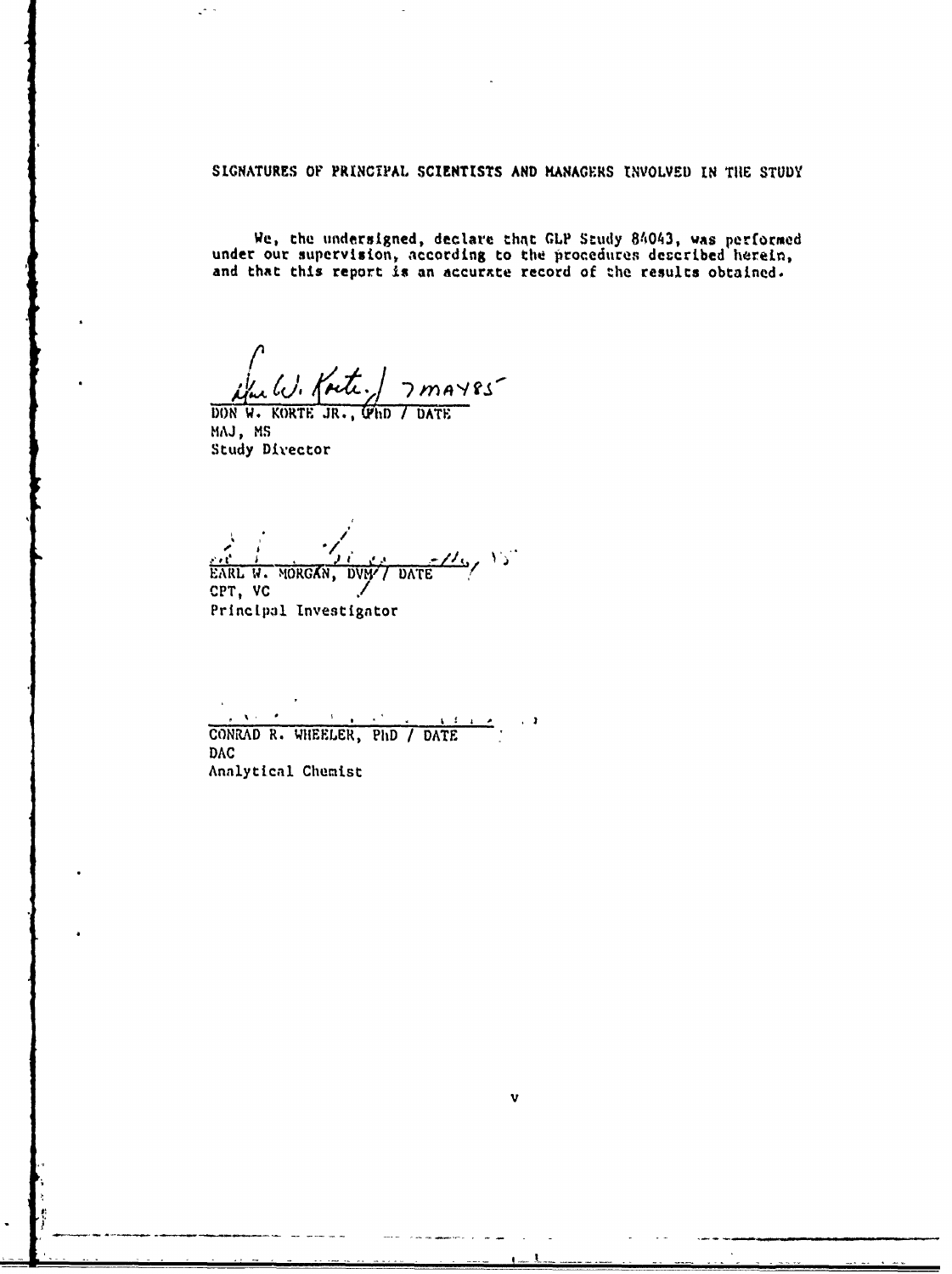

## DEPARTMENT OF THE ARMY

LETTERMAN ARMY INSTITUTE OF RESEARCH PRESIDIO OF SAN FRANCISCO, CALIFORNIA. 94129-6800.

HEREY TO

SGRD-ULZ-QA

14 January 1986

MEMORANOUM FOR RECORD

SUBJECT: Report of GLF Compliance

1. I hereby certify that in relation to LAIR GLP Study 84043 the following inspections were made:

6 November 1984

2. The report and raw data for this study were audited on 10 October 1985.

3. Routine inspections with no adverse findings are reported quarterly, thus these inspections are also included in the 21 January 1985 report to Management and the Study Director.

 $.9^{1}$ . **DUTCHER** 

SSG, USA Quality Assurance Unit

 $\mathbf{r}$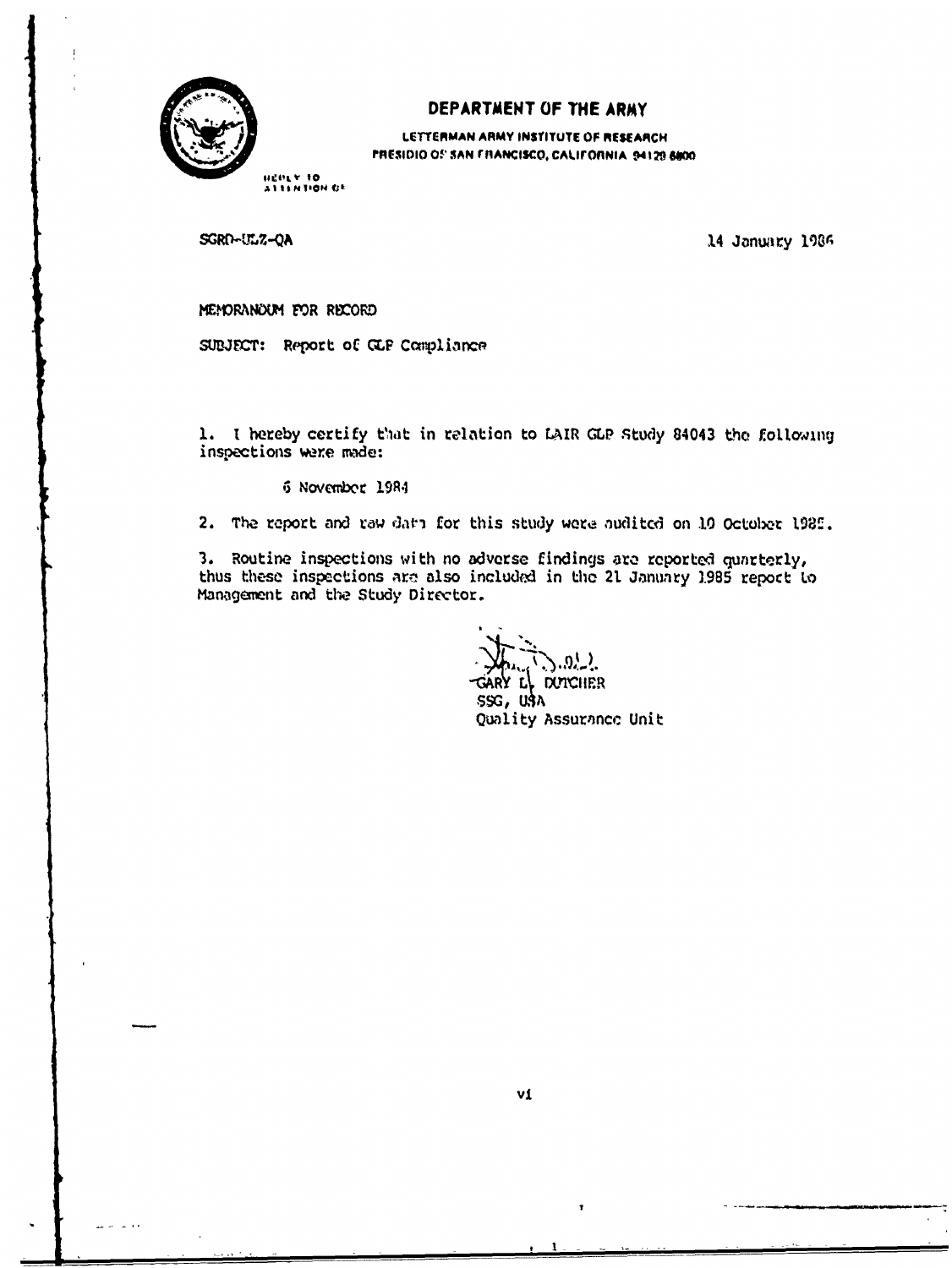## TABLE OF CONTENTS

ţ  $\ddot{\cdot}$ 

 $\varphi=\varphi$ 

 $\ddot{\phantom{a}}$ 

 $\bar{\phantom{a}}$ 

| Page           |
|----------------|
|                |
|                |
|                |
|                |
|                |
|                |
| BODY OF REPORT |
|                |
|                |
| MATERIALS      |
|                |
| NETHODS        |
|                |
|                |
|                |
|                |
|                |

 $v11$ 

 $\mathbf{r}$  $\,$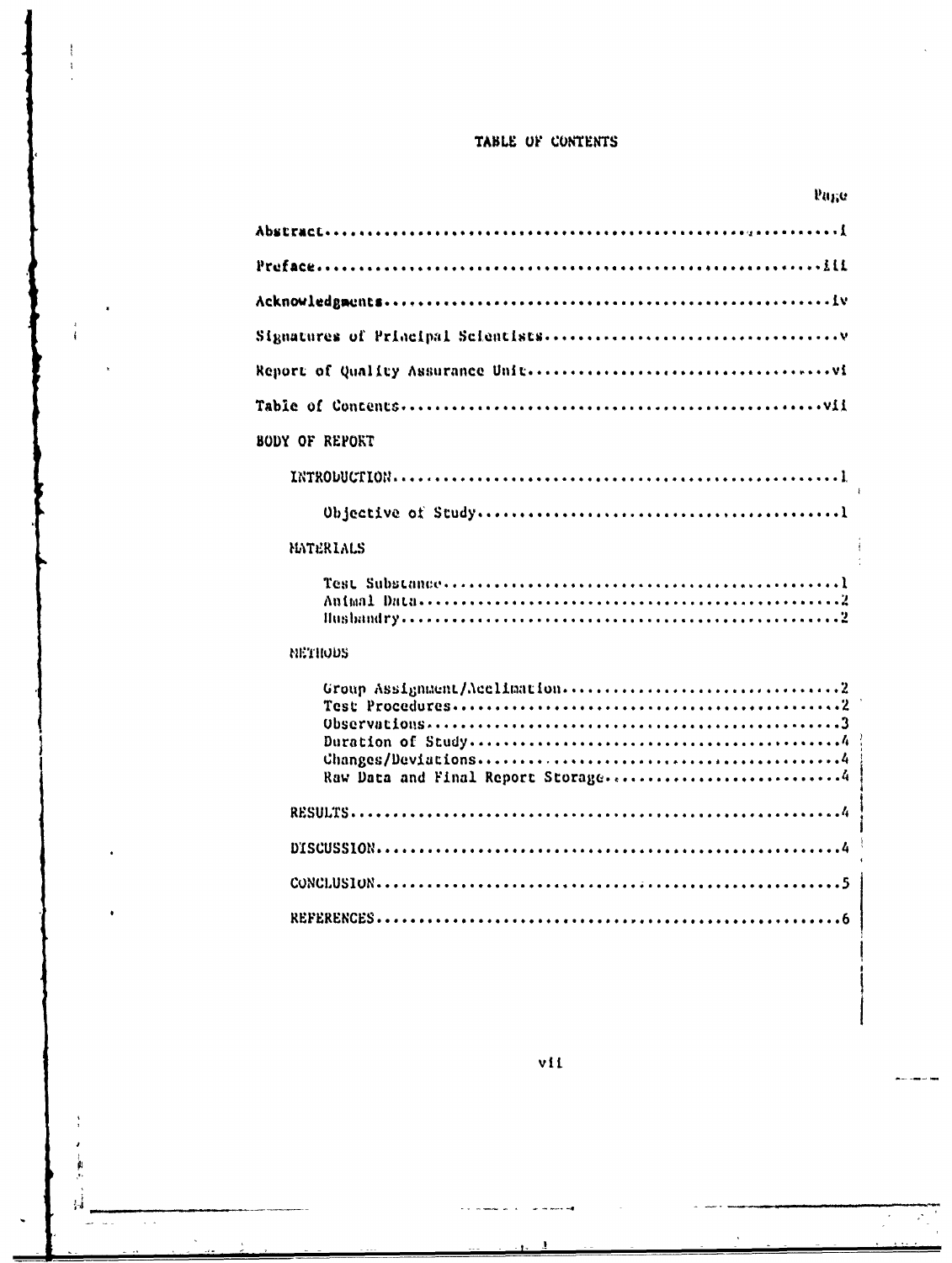# Table of Contents (continued)

## APPENDICES

 $\ddot{\phantom{0}}$ 

viii

 $\bar{\bar{t}}$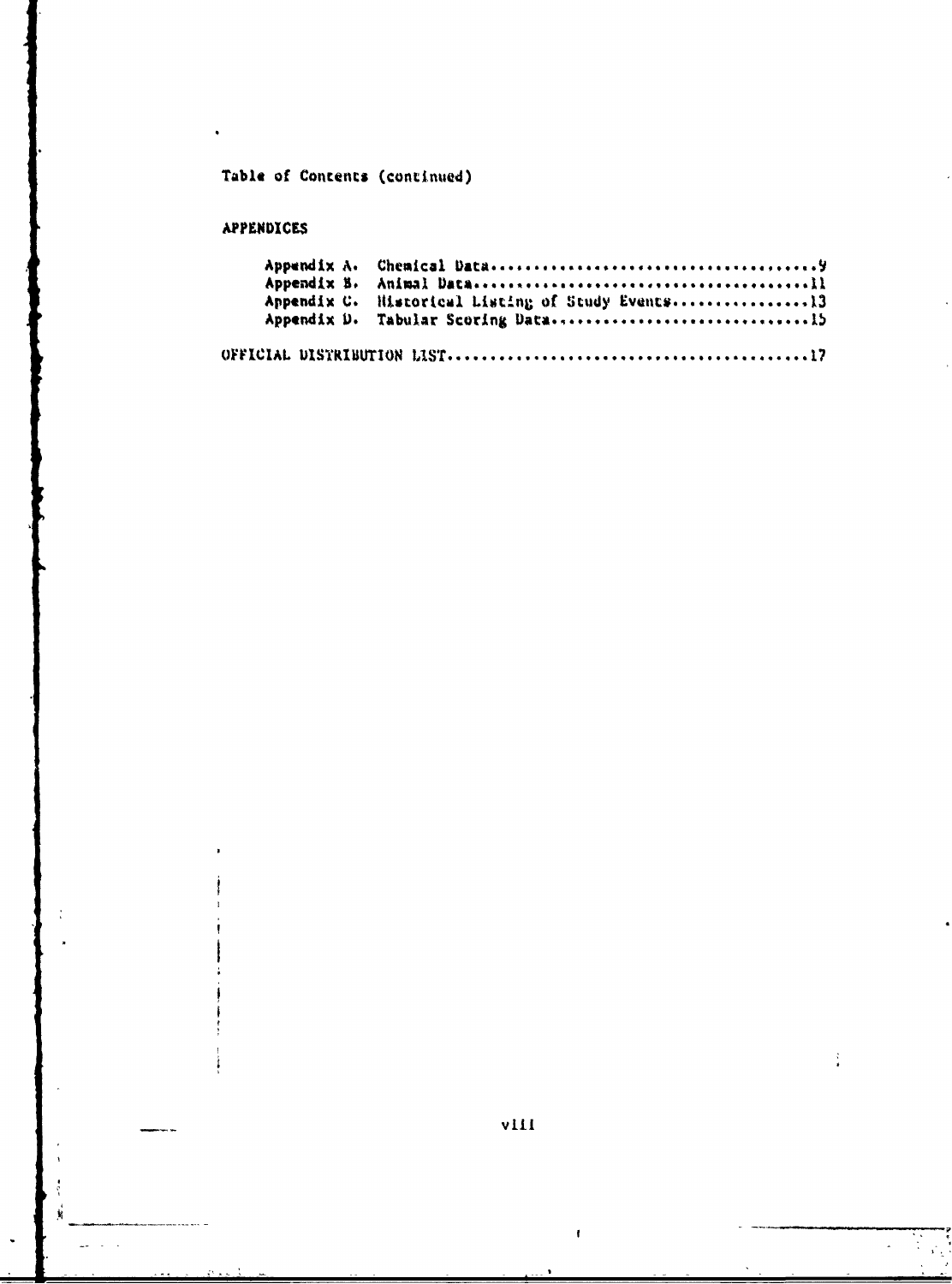Primary Dermal Irritation Potential of Trimethylolethane Trinitrate in Hale and Female Rabbits--Horgan et al

The Department of Defense is considering the use of diethyleneglycol dinitrate (DEGDN), triethyleneglycol dinitrate (TEGDN), or trimethylolerhane trinitrate (THLTN) as a replacement for nitroglycerin in munition formulations. A "health effects" review conducted for the US Army Hedical Bioengineering Research and Development Laboratory (USAMBRDL) identified numerous gaps in the toxicology database of these compounds (1). Consequently, USAMBRUL has tasked the Toxicology Branch, LAIR, to conduct an initial health effects evaluation of DECDN, THETN, TEGDN, and two DECDN-based propellants, JA-2 and DIGL-RP. This initial evaluation includes the Ames mutagenicity assay, acute oral toxicity tests in rats and mice, acute dermal toxicity tests in rabbits, dermal and ocular irritation studies in rabbits, and dermal sensitization studies in guinea pigs. This report contains the results of a smudy to assess the primary dermal Irritation potential of TMETN, in rabbits.

## Objective of Study

The objective of this study was to determine the primary dermal Incitation potential of TNETN in male and female New Zealand White rabbits.

## MATERIALS

## Test Substance

Chemical name: Trimethylolethane Trinitrate

Chemical structure:

$$
\begin{array}{c}\n\mathsf{CH}_2\mathsf{ONO}_2\\
\mathsf{CH}_3-\mathsf{C}-\mathsf{CH}_2\mathsf{ONO}_2\\
\mathsf{CH}_2\mathsf{ONO}_2\n\end{array}
$$

Holecular formula: C<sub>5</sub>H<sub>9</sub>N<sub>3</sub>O<sub>9</sub>

Other test substance information is presented in Appendix A.

where  $\mathbf{q} \rightarrow \mathbf{q}$ 

المستعدد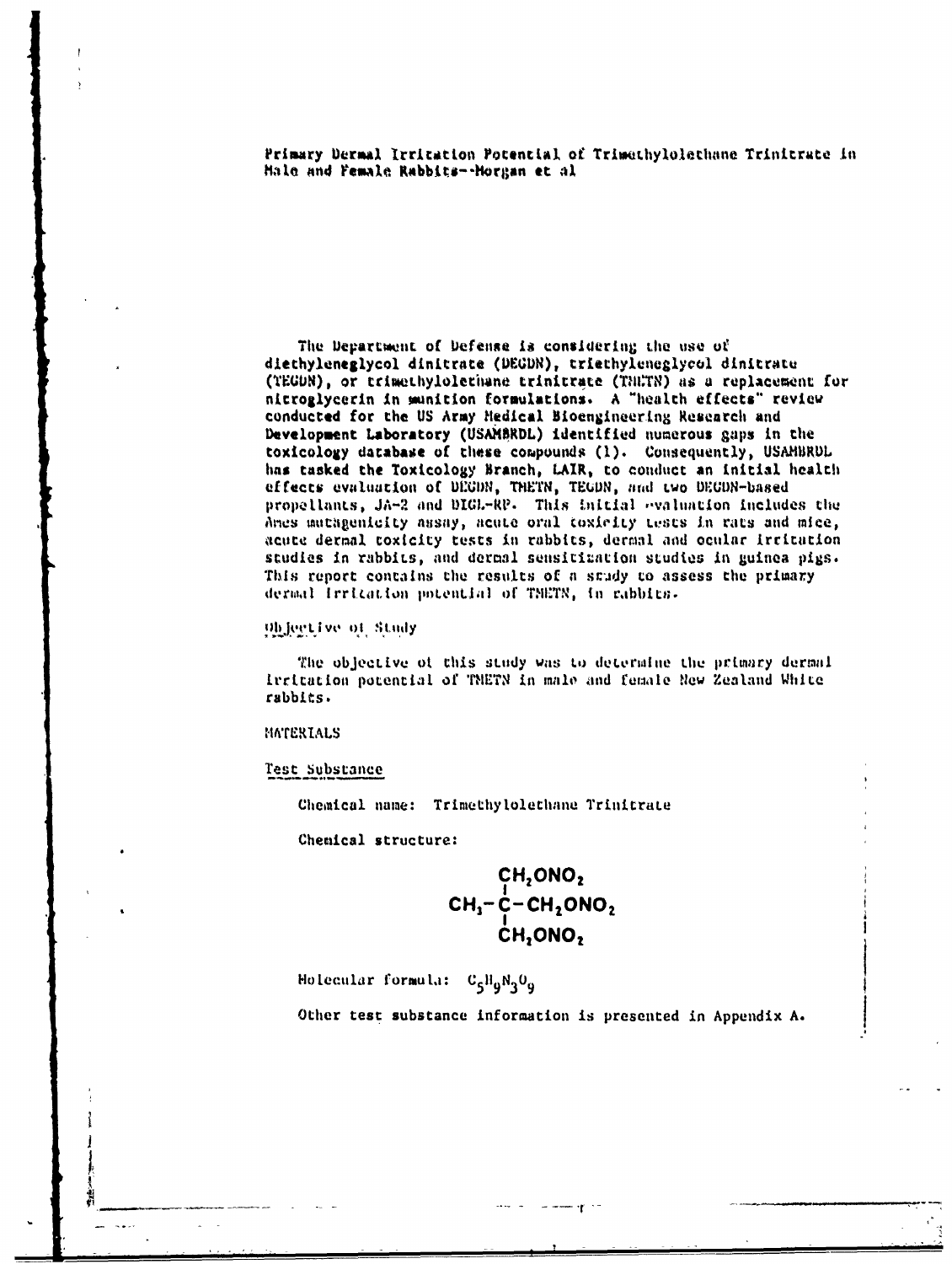## ?Irgaii-- **2**

## Animal **)aca**

Four uale and four **female New** Zealand White rabbits (Elkhorn Rabbitry, Watsonville, CA), identified individually with ear tattooes, numbered **84059b to SFW597,** 8AF99 **to 84Fb03,** itclusive, and **84FOll** were assigned to the study. The animal weights on dosing day (30 Oct) ranged from 3.0 to 3.5 kg. Additional animal data appear in Appendix **H.**

#### Husbandry

The rabblts were housed individually in **stainless** steel, **screen**bottomed, battery-type cages with automatically flushing dumptanks. The diet consisted of **I5U g** per **day** of Certified Ilurina , Chov Ulut **5322** (Ralston Purina Company, St Louis, **MO);** water **was** provided **by** continuous drip from **a** cent'al **line.** The animal room temperature was maintained at 20.0 to **22.2C** with **a** relative humidity range of 48 to **6b** percent with short spikes up to **82** percoxat associated with room cleaning. The photoperiod was 12 hours **of** light per **day.**

## **KIETHOUS**

#### Group Assignment/Acclimation

Study animals were acclimated for *6* days to the study room following a **14-day** quarantine **by** the Animal Resources Group. IVring this period they were observed daily for signs of illness. **They** were treated once prophylactically for **ear** mites with Canex\* and mineral oil in the eara.

#### Test Procedures

This study was conducted in accordance with EPA guidelines (2) and LAIR SOP-OP-STX-34 **(3).**

The backs **of 8** rabbits were close-clipped 24 hours before **the** actual dosing. The clipped area was divided into 4 quadrants designated I-V (4, **5).** Sites **I** and IV were shani patches. Sites **I1** and III were test compound sites. Since the THETN is a liquid, a standard idose of **0.5** ml of the test compound was placed on 1-inch **(2.5** cMi square gauze patches which were taped to Sites 1I and III. Blenderm<sup>e</sup>, (Hedical Products Division of 3h, Saint Paul, **HN), a** seuiimpervious, hypoallergenic surgical tape, was used to hold the patches in place. Vet WrapV (Animal Care Products Division **of** 3H, Saint Paul, **MN)** was then wrapped securely around the animal. The **test** compound was left in contact with the skin for  $4$  hours. At the end of the exposure 'period the wrapping and patches were removed, and the areas were Iscored 1/2 hour later.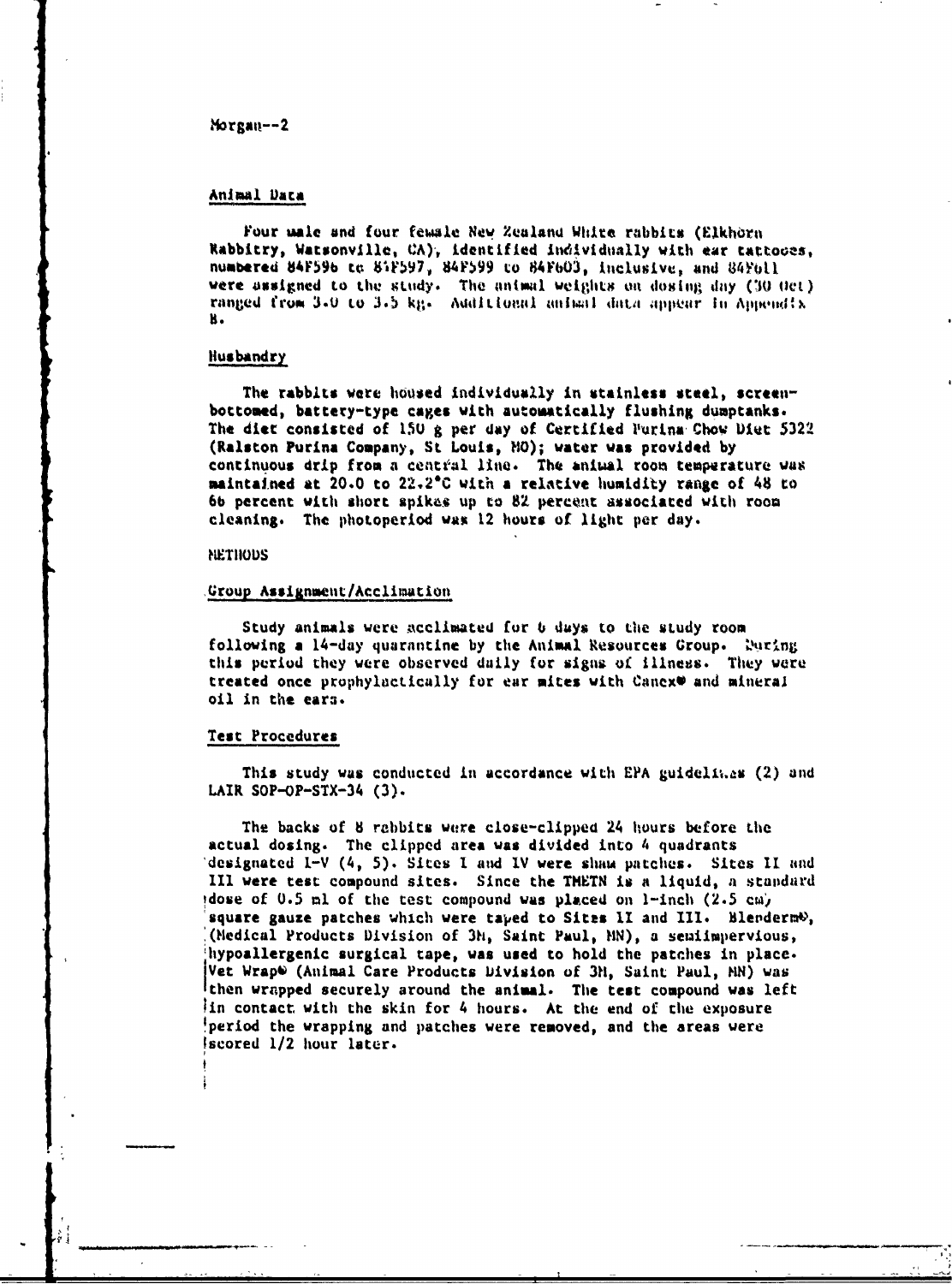$\ddot{z}$ 

 $\ddot{\phantom{a}}$ 

 $\bar{1}$ 

 $\frac{1}{2}$ 

ŧ

#### **Observations**

The grading and scoring for dermal reactions were performed according to Table 1. Observations were made daily from 30 October to 13 November 1984. Scoring and grading were performed at 1/2, 24, 48, and 72 hours after removal of the patch.

## TABLE 1 EVALUATION OF SKIN REACTIONS

Erythema and Eschar Formation  $\mathbf{0}$ No erythema Very slight erythema (barely perceptible)  $\mathbf{r}$  $\overline{\mathbf{c}}$ Well-defined erythema  $\mathbf{3}$ Moderate-to-severe erythema Severe erythema (beet redness to slight  $\overline{4}$ eschar formation (injurious in depth)  $4*$ Possible total crythema score: Edema Formation  $\mathbf 0$ No edema  $\mathbf{1}$ Very slight edema (barely perceptible) Slight edema (edges of area well-defined by definite raising)  $\overline{2}$ Moderate edema (edges raised approximately 1 mm)  $\mathbf{3}$ Severe edema (raised more than 1 mm and  $\boldsymbol{h}$ extending beyond area of exposare)  $4*$ Possible total edema score 8 Possible total score for primary irritution

\*Any skin reaction more serious than severe edema, vesiculation, ulceration, or necrosis places the chemical in Category V.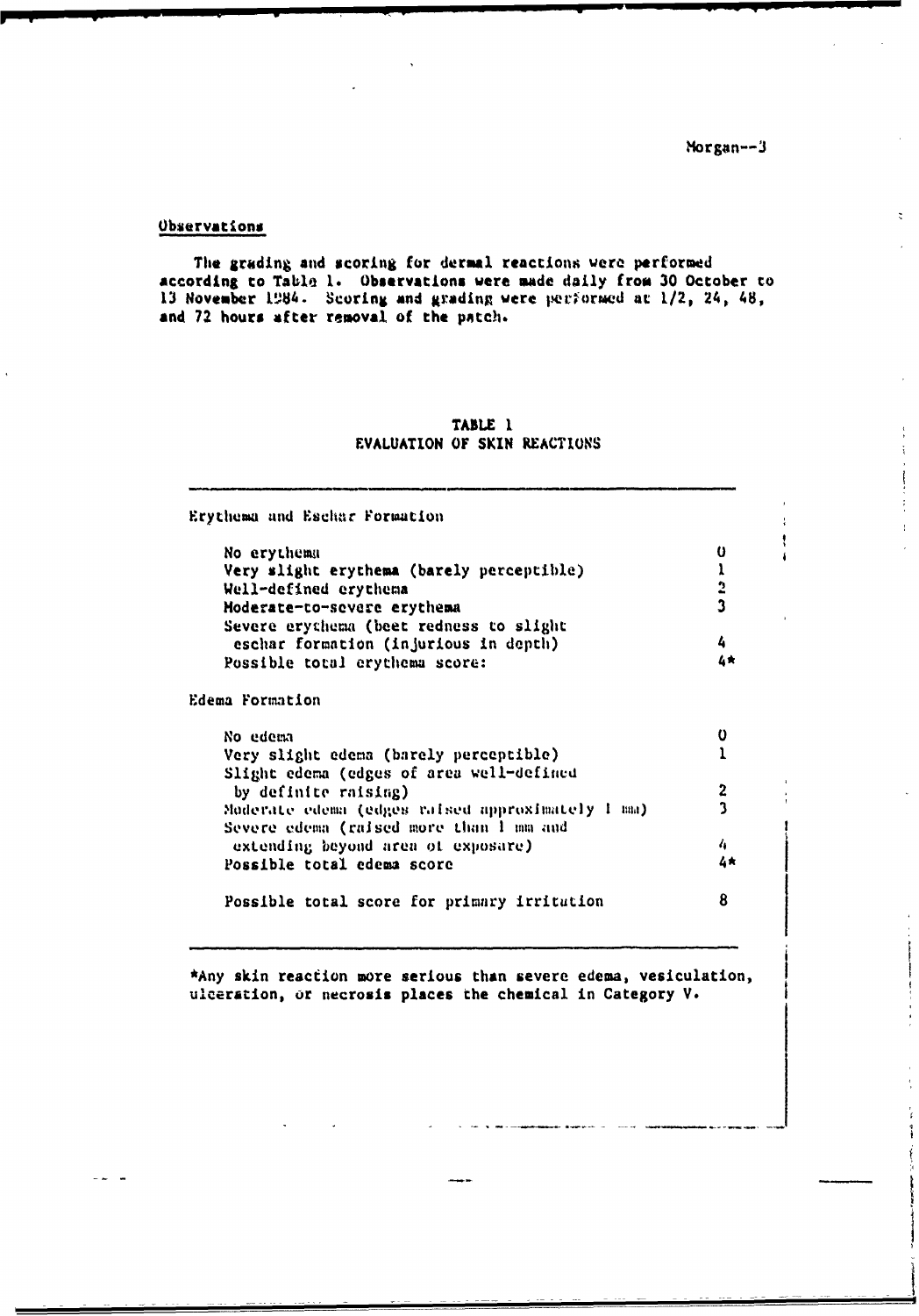## Duration of Study

Appendix C is a complete listing of historical events.

## Changes/Deviations

Rabbit number 84F601 **had** the test compound and the sham patch sites **inadvertently** reversed. **All** other aspects of this study were conducted in accordance with all applicable SOPs and addenda.

#### Raw Data and Final Report Storage

A copy of the final report, study protocols, raw data, retired **SOPs, and** an aliquot ot the test compound were retained in the LAIR Archives.

#### **RESULTS**

**Animals were** scored for erythea and edema at each patch site. iFive rabbits exhibited very slight erythems (score **1)** at test compouno sites. Rabbits **84F597** and 84F602 were observed to have very slight ierythema **at** 1/2 hour after dosing. Rabbits 84F596, **84F597,** 84F600, and 84F611 exhibited very slight erythema 24 hours after dosing. **All** rabbits **had** returned to normal **by** 48 hours after dosing. Neither ,edema nor any **other** recognizablq skin rectlon was detected at **any** time during the 14-day observation period. The sham patch sites were inormal throughout the study. Results of scoring the dermal irritation 1potential in each rabbit were tabulated (Appendix **D). I**

## **\$DISCUSSION**

**THETN** produced very slight erythema at the test patch sites in five of eight rabbits after **a** 4-hour dermal patch test. Neither edema nor any other recognizable skin reaction was detected at any time during the 14-day observation period.

The primary irritation index adapted from McCreesh and 3teinberg **(5) was** used **as a** basis for categorization. Non-irritating compounds (Category **1)** have peak net mean scores of **0.0-0.5.** Mild irritants (Category II) have peak net mean scores from **0.51** to 2.0. Category III Compounds are moderately irritating with indices between 2.1 and **5.0.** Chemicals are considered severe irritants (Category IV) if they have indices between **5.1 and 7.9** and they produce necrosis, vesiculation, ulceration, and/or **eschars.** Compounds which are impossible to classify because of staining or masking of effects due to physical properties are placed in Category V. The peak net mean score **from** the **test** compound was **0.5.** Therefore, TMETN was classified as a non-irritating chemical (Category I).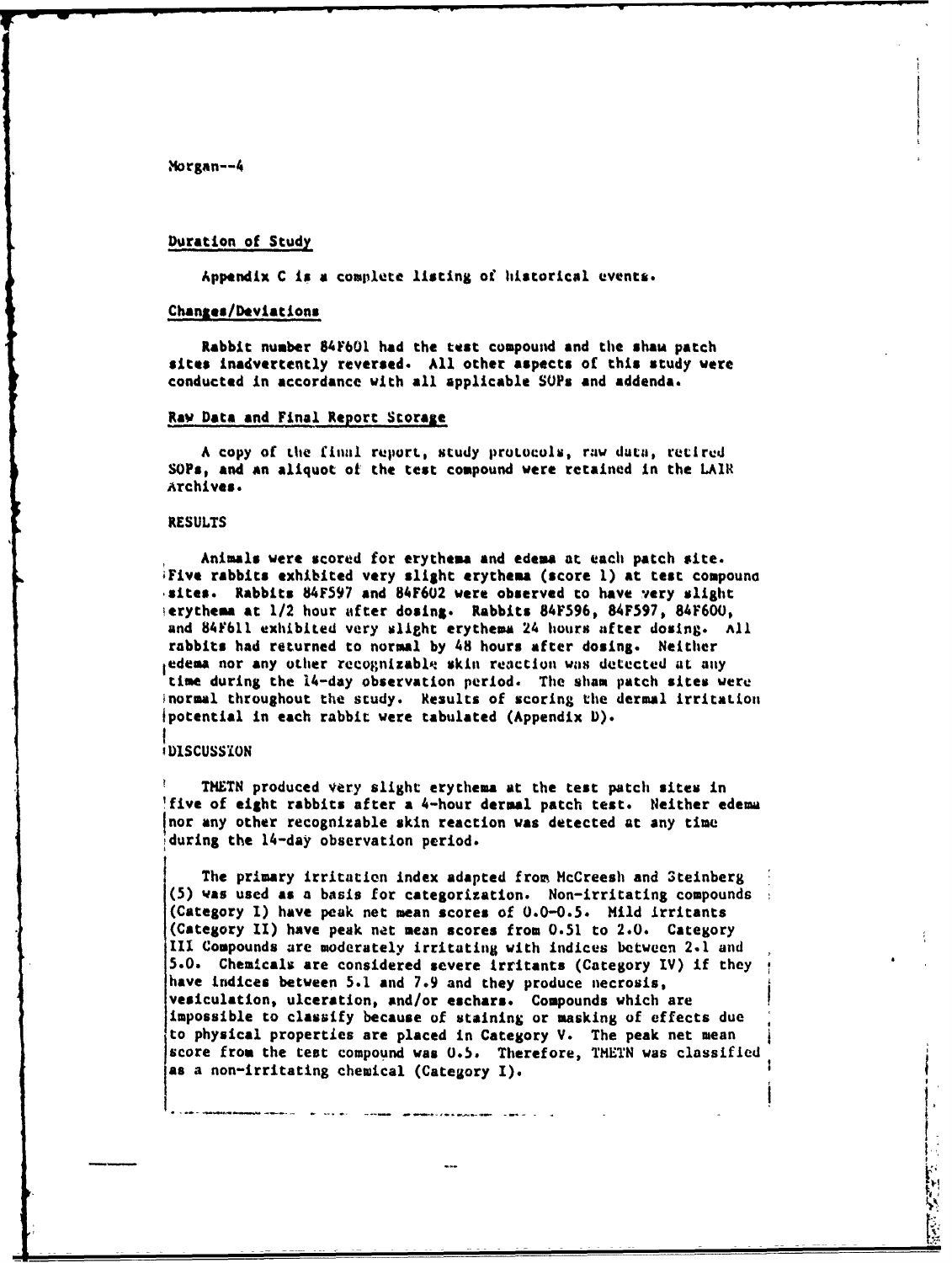Jones **et al (6)** studied the toxicity **of** Propylene Glycol **1,** 2 dinitrate (PGDN) a nitrate ester structurally similar to TMETN. Their studies showed that PGDN was absorbed percutaneously but produced no primary dermal irritation **at either** 24 **or 72 hours** after exposure to vapor. The results of this study with TNHTH are consistent with the non-Arritancy reported for **PGDN.** 

## **CONCLUSION**

**The** test compound, TNETN, **Is a** non-irritant under conditions of **this assay.**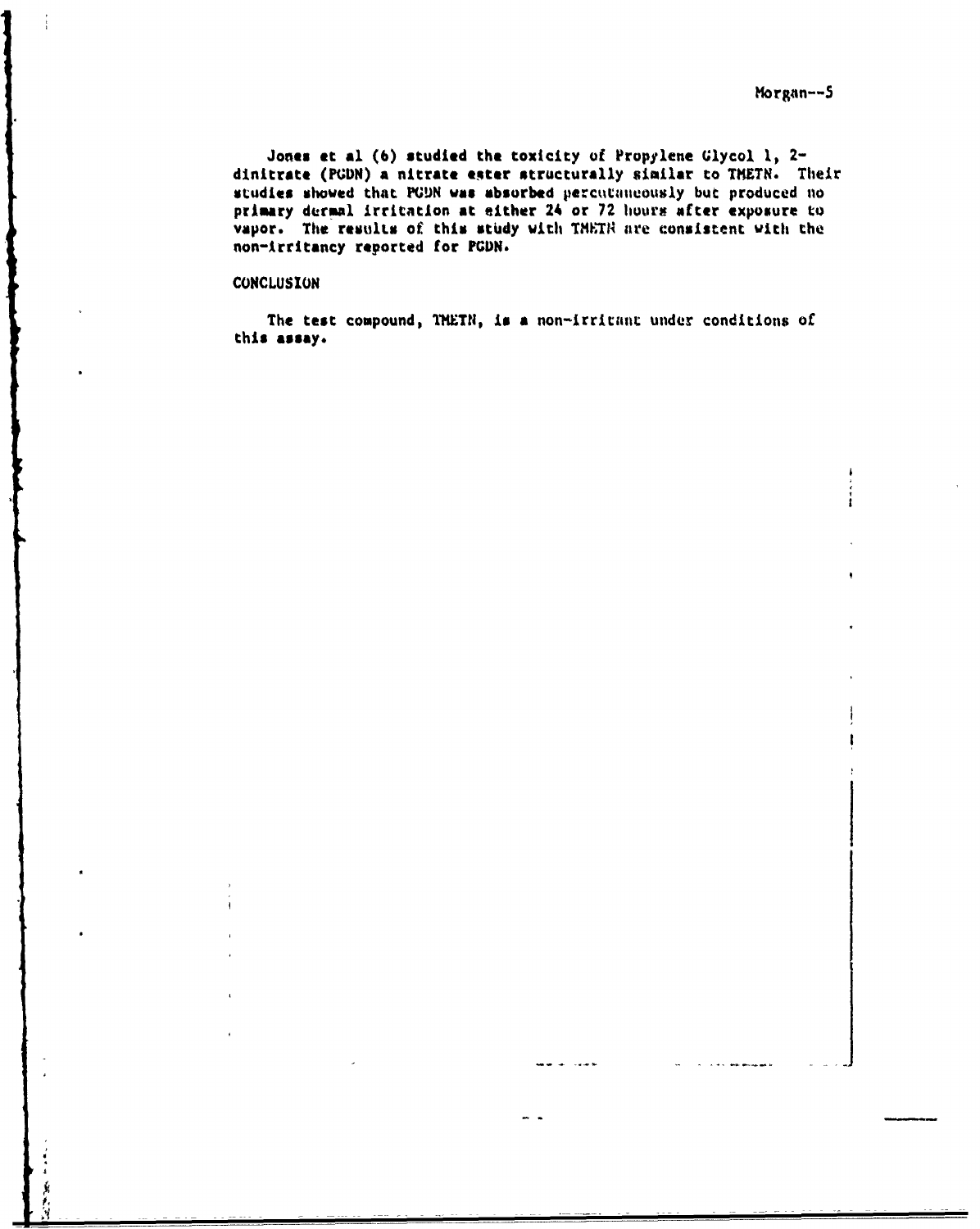## **REFERENCES**

- **1.** Holleman **JW, Ross** RH, Carroll **JW.** Problen definition study on the health effects of diethyleneglycol dinitrate, triethyleneglycol dinitrate, and trimethylolethane trinitrate and their respectiva combustion products. Frederick, Maryland: **US** Army Medical lioengineering Research and Development Laboratory, **1983, IDTIC** No **ADA** 127846.
- 2. Environmental Protection Agency. Office ot Pesticide and Toxic Substances, Office of Toxic Substances (TS-792). Primary Dermal Irritation. In: Health effects test guidelines. Washinptou, **DC:** Environmental Protection Agtncy, August **1982; EPA 560/6-82-OUl.**
- **3.** Primary Dermal Irritation Study. LAIR Standard Operating Procedure OP-STX-34, Letterman Army Institute of Research, Presidio of San Francisco, **CA. I** August 1984.
- '4. Draize **JII,** Woodard **G, Calvary 110.** Methods for **Lhe study of** irritation and toxicity of substances applied topically to **the** skin and mucous membranes. J Pharmacol Exp Ther 1944; 85:377-390.
- **15.** McCreesh **AH,** Steinberg H. Skin irritation testing in animals. In: Marzulli FN, Maibach HI, eds. Dermato-toxicology and pharmacology (Advances in modern toxicology, vol 4). Washington: Ilemisphere Publishing Corp. **1977: 193-210.**
- **16.** Jones RA, Strickland **JA,** Siegel **J.** Toxicity of Propylene Glycol 1,2-Dinitrate in experimental animals. Tox **Appl** Pharmacel **1972;** 22: **128-137.**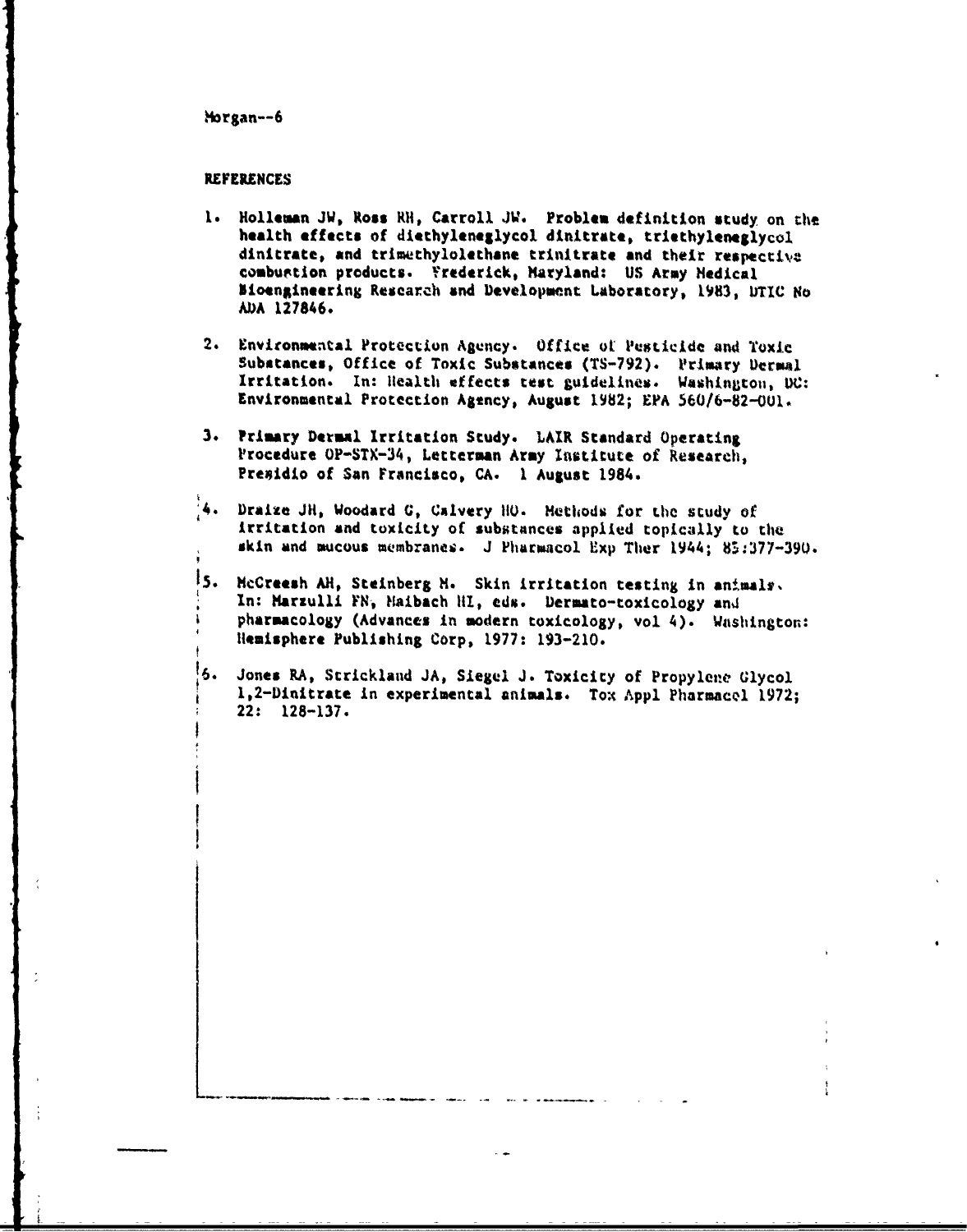## Page

| Appendix C. Historical Listing of Study Events13 |
|--------------------------------------------------|
| Appendix D. Tabular Scoring Data15               |

 $\frac{1}{2}$ 

in di

Appendices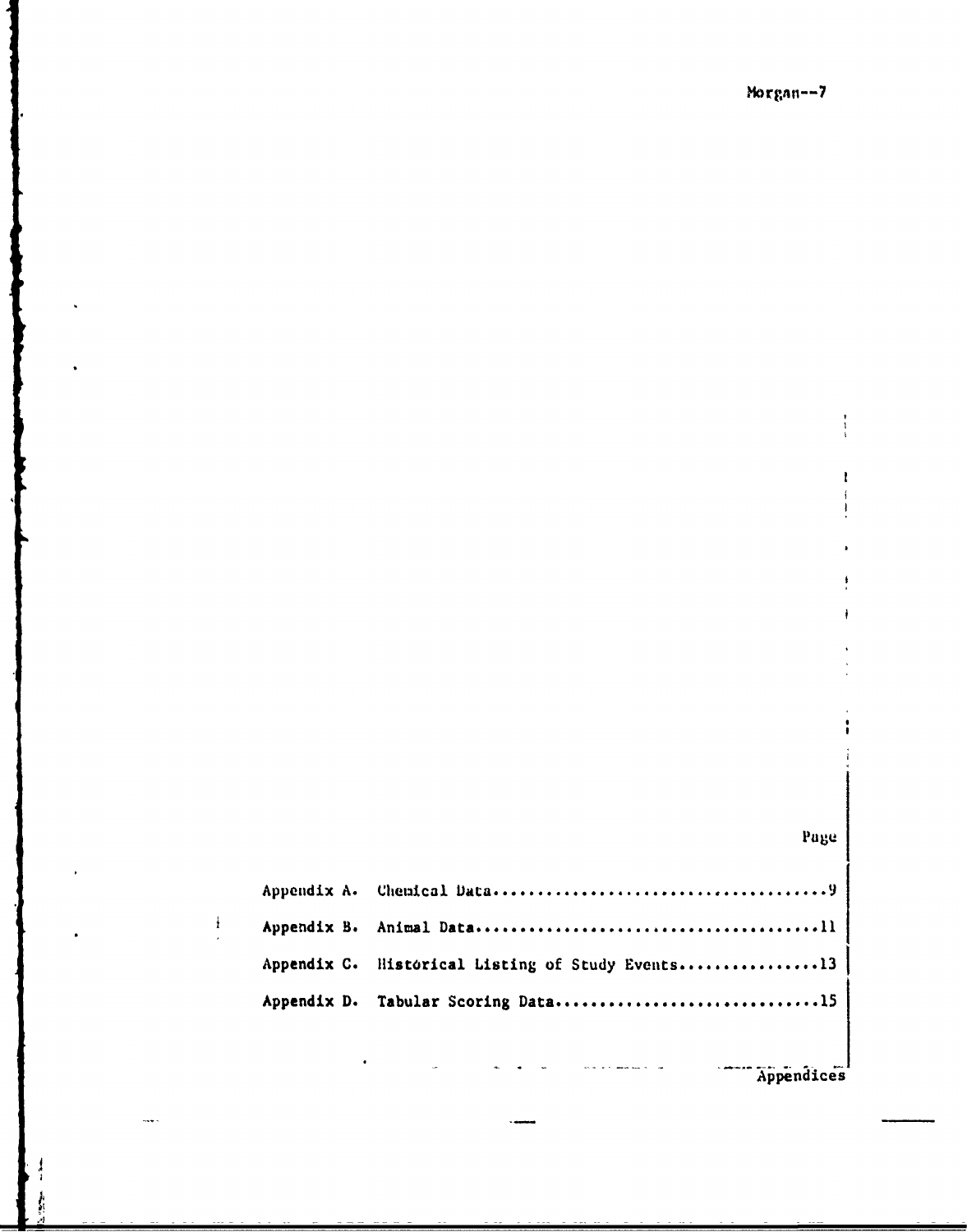#### **CHEMICAL DATA**

Chemical Name: 1,3-Propanediol, 2-methyl-2 [(nitrooxy)mothyl]dinitrate **(estaer)** Other Listed Names: 1,3-Propaned.iol-2-(hydroxymcthyl)-2-methyl-, **trinitrate; 1,1 1-Trimethylolethane trinitrate** (THETN), Metriol trinitrate (MTN); **Nitro pntaglycerin**

**CAS: 3032-55-1**

Structural formula: **CH, ONO**<sub>2</sub>

**I CH <sup>3</sup>- C-CHON0 <sup>2</sup> <sup>I</sup> CH 2ONO 2**

Molecular foromlA: **C5 19N3 09**

Molecular weight: **255.15**

Physical state: Light brown oil

Melting Point: -3"\*t

Compound Density: 1.47 g/cm **\*t**

Lot No: **53-84A**

Sourco: Naval Ordance Station Indian Head, MD

Chealeal Annlysis

## Instrumentation:

!lltra-violet **(UV) spectra** were obtatned usinr a **itachl 110-A** Spectrophotometer (itachi Irnstruments, Inc., Mountain View, **CA),** infra-red spectra **(IR)** were obtained with **a** Perkin-Elmer odel 457 Infra-red Spectrophotometer (Perkin-Elmer, Norwalk, **CT)** and nuclear magnetic resonance (NMR) spectra were recorded on **a** Varian **FT-80** NMR (Varian, Palo Alto, **CA)** using tetramethylsilane as an internal standard. Chromatographic analysis was performed using a 1090B **IIPLC** with diode array detector (Hewlett-Packard, Santa Clara, **CA)** and a Brownlee RP-18 Spheri-5 Column, 4.6 x **250** mm (Brownlee Labs, Inc., Santa Clara, **CA).** The following conditions were employed for the IPLC assay: solvent system, **70%** methanol, **30%** water; flow rate **0.9** ml/min; detector wavelength, **215** na; oven temperature, **50"C.**

**\*** Holleman **JW,** Ross RI1, Carroll **JW.** Problem definition study on health health effects of diethylenegycol dinitrate, triethyleneglycol dinitrate and trimethylolethane trinitrate and their respective combustion products. Frederick, Maryland: **U.S.** Army Medical Bioengineering Research and Development Laboratory, **1983;** DTIC No. **ADA L27846, p17.**

t Lindner V. Properties of explosive aliphatic nitrate esters. Table **5.** In: Grayson **H.,** exe. ed. K2.rk-Othmer encyclopedia of chemical technology. Volume **9.** 3rd ed. New York: John Wiley and Sons, Inc., **1980:573.**

Appendix **A-1**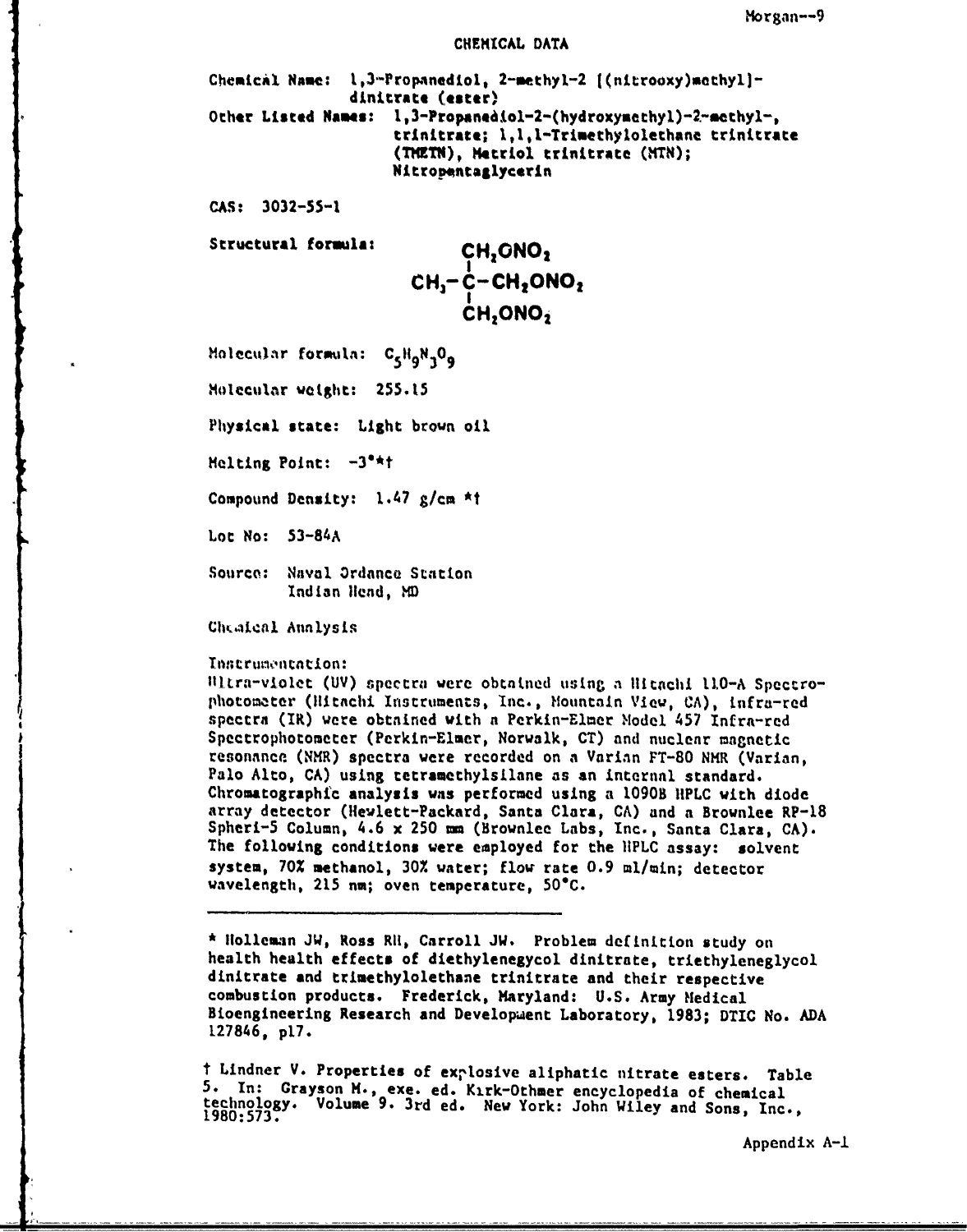**Results:**

**UV** Spectrum: For **UV analysis TXETN was dissolved** in acetonitrile. **UV** absorbance begins at approximately 240 nm and increases with decreasing wavelength.\* No absorption peak was observed. IR (KBr windows): 2900, 1645 (asymetrie stretch of **NO** group) 1470, 137, **1280** (symetric stretch of **NO2** group), **990, 860,** and **755** co **.t** MKR **(CDCI** , **80MHZ): 61.22 (S, 3H, CN3),** A.44 **(S, 611, -CH2** -).t TWTN subjected to HPLC analysis eluted **as two peaks** with reteRtion times of **8** and **12.5** min.5 Based on integration of **peak** areas the first peak represented **98Z** of the sample. The second peak was not identified. No decomposition of TMETN was detected by HPLG after storage of THETN (neat or in ethanol) for a period of nine weeks.l

\*Wheeler, CR. Nitrocellulose-Nitroguanidine Projects. Laboratory Notebook 184-05-010, **p 51.** Letterman Army Institute of Research, Presidio **of** San Francisco, **CA.**

tWheeler, CR. Nitrocellulose-Nitrogunnidine Projects. Laboratory Notebook #84-05-010.2, **p 67.** Letterman Army Institute of Research, Presidio of San Francisco, **CA.**

TIbid., p **68.**

SWheeler, CR. Nitrocellulose-Nitroguanidine Projects. Laboratory Notebook #84-05-010, **p 72-75.** Letterman Army Institute **of** Research, Presidio of San Francisco, **CA.**

IWheeler, CR. Nitrocellulose-Nitroguanidine Projects. Laboratory Notebook #84-05-010.1, **p** 34. Letterman Army Institute of Research, Presidio of **San** Francisco, **CA.**

Appendix A-2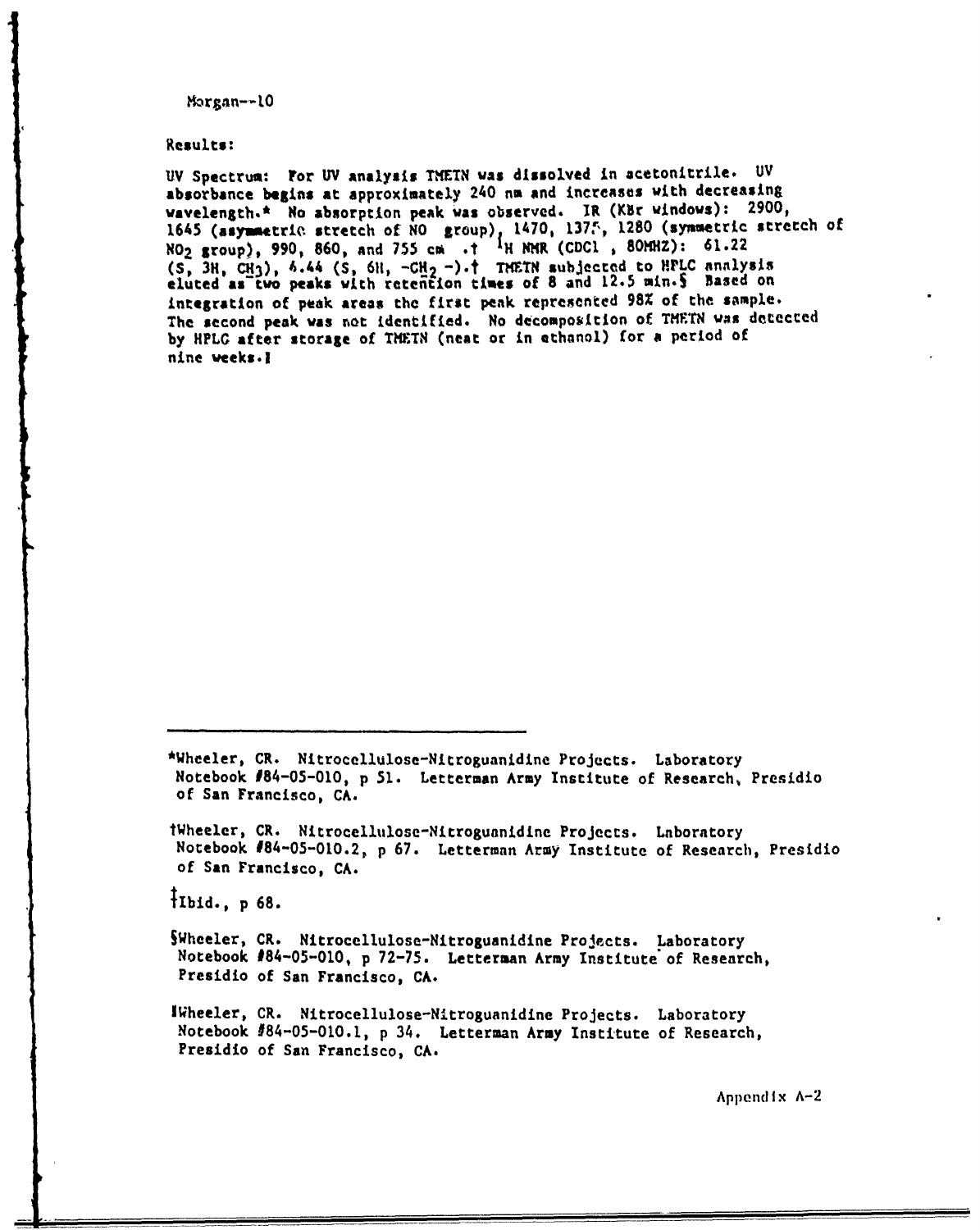## A.HIKNL **DATA**

 $\frac{1}{1}$ 

Species: Oryctolagus cuniculus Strain: New Zealand White (albino) Source: Elkhorn Rabbitry **5265 Starr Way** Watsonville, **CA 95076** Sex: **Male** and **Female Age:** Young Adults Animals in each group: 4 **males** and 4 femaloe Condition of animals at start **of** study: Normal Body weight range at dosing:  $3.0 - 3.5$  Kg 1 Identification procedures: Ear tag, tag numbers 84F596-84F597; **84Fb99-84VF63,** and **84tF6l** inclusive. **Pretest** conditioning:

**1.** quarantine from **11** October **- 29** Uctobdr 1984

2. Animal were close-clipped and examined 24 hours before dosing.

Justification: Laboratory rabbits are a proven sensitive animal model for dermal irritation.

Appendix B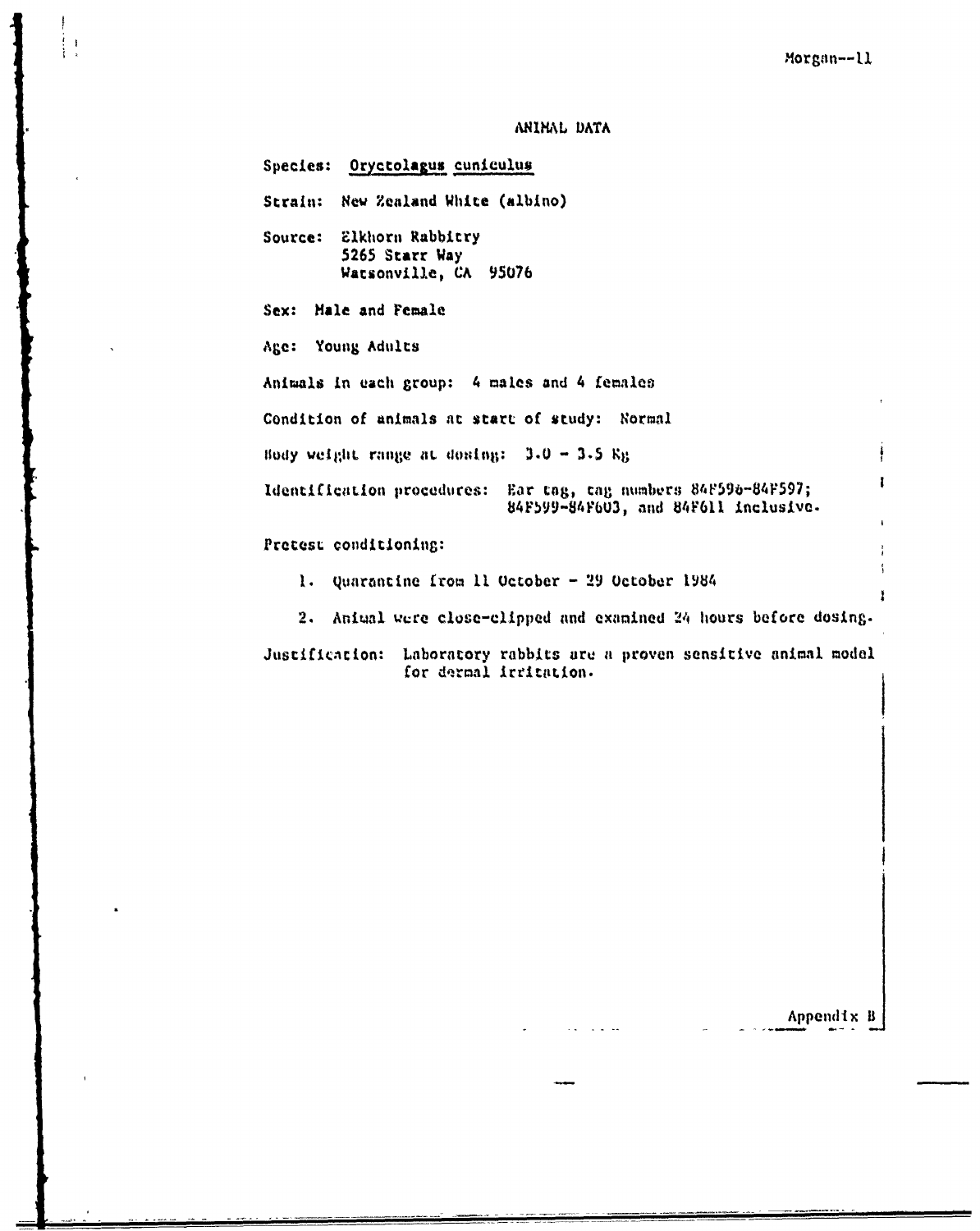# **HISTORICAL** LISTING **OF STUDY** IENTS

| Date                                 | Event                                                                                                                                                                                                |
|--------------------------------------|------------------------------------------------------------------------------------------------------------------------------------------------------------------------------------------------------|
| $11$ Oct $84$                        | Rabbits arrived LAIR.                                                                                                                                                                                |
| $12$ Oct $84$                        | They were tattooed, weighed, examined for illness,<br>and placed under a two week quarantine.                                                                                                        |
| 11-23 Oct 84                         | Animals were checked daily by Animal Resources<br>Group (ARG) personnel.                                                                                                                             |
| 24 Oct 84                            | All rabbits were treated with Canexw and mineral<br>oil in their cars. Rabbits were removed from<br>quarantine after being certified healthy by ARG<br>Staff Veterinarian. The animals were weighed. |
| $25 - 29$ Oct 84                     | Animals were checked daily.                                                                                                                                                                          |
| 29 Oct 84                            | Animals were close clipped and areas marked.                                                                                                                                                         |
| 30 Oct 84                            | Animals were weighed. Test substance was applied<br>for four hours. Patches were removed and sites<br>scored within 60 minutes.                                                                      |
| $31$ Oct-13 Nov $84$                 | Animals were observed daily.                                                                                                                                                                         |
| $31 \text{ Oct} - 2 \text{ Nov } 84$ | Areas were scored at 24, 48, and 72 hours after<br>exposure.                                                                                                                                         |
| 5 Nov 84                             | Reclipped animals.                                                                                                                                                                                   |
| <b>U NOV 54</b>                      | Animals were weighed.                                                                                                                                                                                |
| 13 Nov 84                            | Animals were weighed and sacrificed.                                                                                                                                                                 |

Appendix **C**

 $\vec{l}$ 

ļ Ě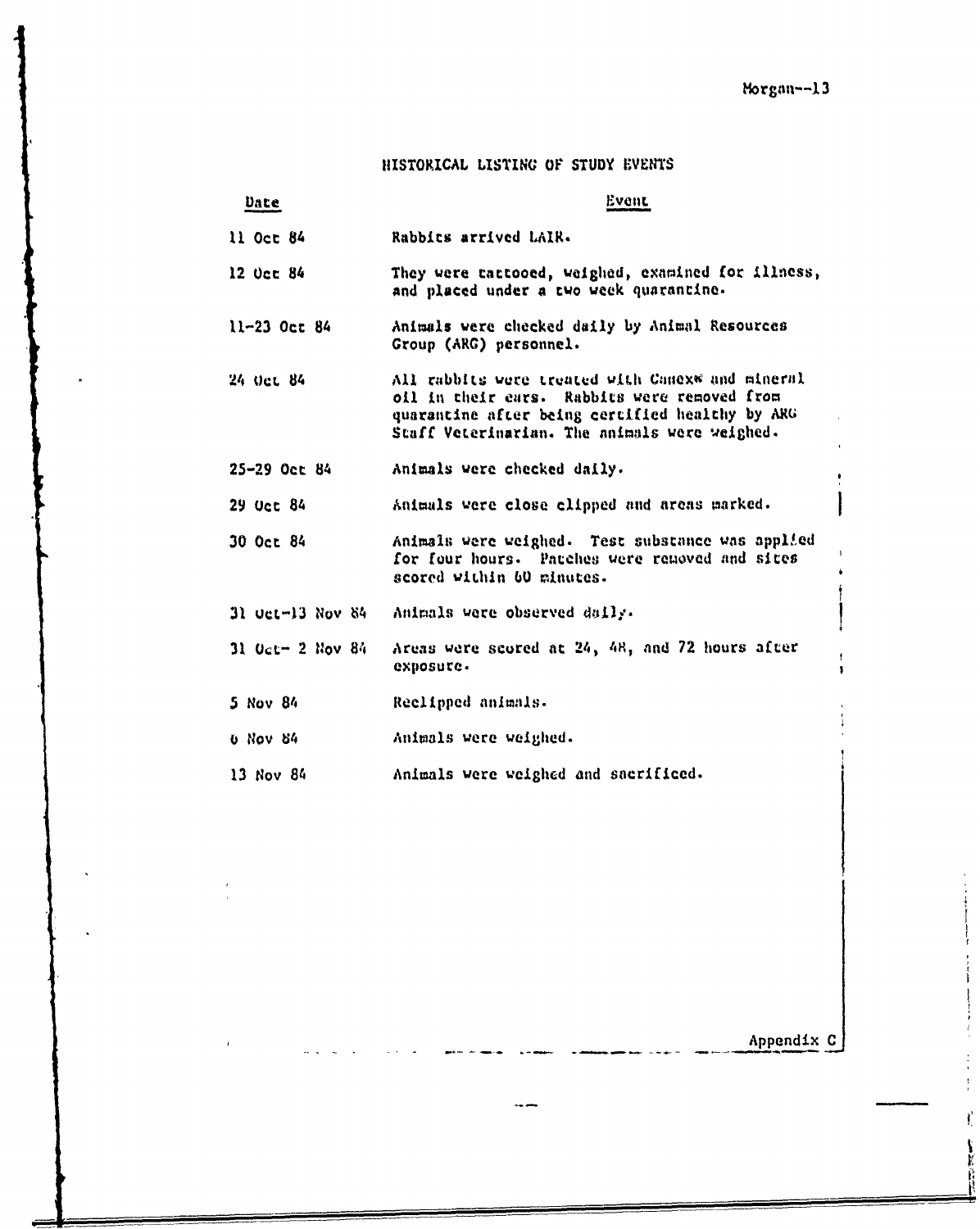SUMMAY OF PRIMARY TRRITATION TEST DATA

Ŋ

| Animal No.         | Ĥ                   | 30-60 hin | est Sham Vehicle                                             | Test | 24 h | Shan Vehicle |   | 48 h | Test Sham Vehicle | <b>Test</b> | 72h | Sham Vehicle |
|--------------------|---------------------|-----------|--------------------------------------------------------------|------|------|--------------|---|------|-------------------|-------------|-----|--------------|
| 84F596             | 0                   | ຕ         | о                                                            |      | 0    | Ο            | ౦ |      | О                 | о           | O   | O            |
| 597                |                     | ວ         | э                                                            |      | ວ    | a            | ວ | ٥    |                   |             |     |              |
| 599                | 0                   | 0         | s                                                            |      | ೦    |              | 0 | ၁    |                   |             |     | o            |
| 611                | ວ                   | 0         | ວ                                                            |      | ວ    |              |   | ວ    |                   |             |     |              |
| 600                | ິ                   | 0         | o                                                            |      | 5    |              | О | 0    |                   |             |     |              |
| 601                | $\circ$             | ິ         | ∍                                                            |      | ວ    | ට            | ≎ | Ο    | ۵                 |             | o   | Ō            |
| 602                |                     | 0         | 0                                                            | ວ    | 0    | ວ            | O | 0    | 0                 |             | c   |              |
| 603                | 0                   | ٥         | э                                                            | ວ    |      | ₿            | ວ | 0    | ∍                 | 0           | ວ   | ٥            |
| Mean*              | -25                 | ວ         | ວ                                                            | ņ    | ວ    | ౽            | ວ | 0    | ວ                 | ວ           | ౨   | د            |
| Net Mean<br>Scoret | $\ddot{\mathbf{v}}$ | 0         | э                                                            | ײ    | ວ    | ٥            | ၁ | ၁    | 0                 | ວ           | 0   | ວ            |
| *Peak net mean     |                     |           | score for test compound .5; Primary Skin Irritation Category |      |      |              |   |      |                   |             | H   |              |
|                    |                     |           | fTest Mean Value - (greater of sham or vehicle seam value)   |      |      |              |   |      |                   |             |     |              |

Appendix D

 $\ddot{\phantom{0}}$